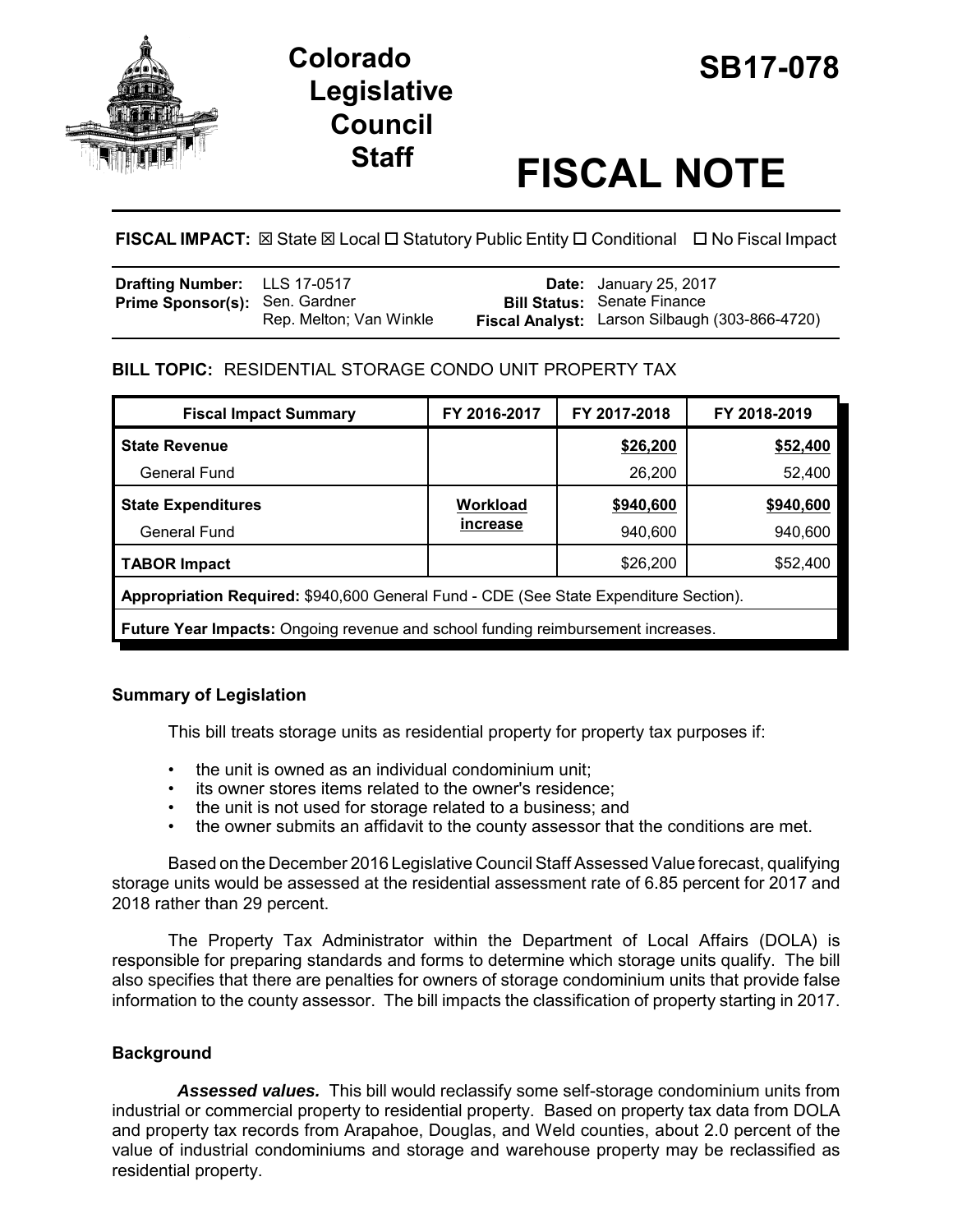January 25, 2017

There is self-storage property in each county in the state, however the bill only estimates the impact for 10 counties. There is a potential impact in other counties, however the impact is not quantified because self-storage condominium units are not prevalent in rural areas of the state.

*Assessment rates.* Property taxation is based on the assessed value of land, improvements, and certain personal property. Under Colorado law, nonresidential property is assessed at 29 percent of its actual value. Based on the December 2016 Legislative Council Staff forecast, the residential assessment rate will be 6.85 percent for tax years 2017 and 2018. Reclassification reduces property tax liability by 76.4 percent for an affected property at the forecast residential assessment rate.

#### **Local Government Impact**

Reclassifying residential storage condominium units as residential property will reduce property tax revenue by an estimated \$3,387,800 in FY 2017-18 and FY 2018-19, of which \$940,600 is local program mills for K-12 education.

Table 1 shows the assessed value of condominium units that may qualify as residential property under the bill.

| Table 1. Change in Assessed Values under SB 17-078 |                                              |                                              |                   |  |  |
|----------------------------------------------------|----------------------------------------------|----------------------------------------------|-------------------|--|--|
| County                                             | <b>Assessed Value</b><br>(Current Law - 29%) | <b>Assessed Value</b><br>(SB 17-078 - 6.85%) | <b>Difference</b> |  |  |
| Adams                                              | \$10,369,189                                 | \$2,449,274                                  | (\$7,919,915)     |  |  |
| Arapahoe                                           | \$5,898,945                                  | \$1,393,371                                  | (\$4,505,573)     |  |  |
| <b>Boulder</b>                                     | \$3,127,069                                  | \$738,635                                    | (\$2,388,433)     |  |  |
| <b>Broomfield</b>                                  | \$876,601                                    | $\overline{$}207,059$                        | (\$669,541)       |  |  |
| Denver                                             | \$14,158,989                                 | \$3,344,451                                  | (\$10,814,538)    |  |  |
| Douglas                                            | \$2,537,242                                  | \$599,314                                    | (\$1,937,928)     |  |  |
| El Paso                                            | \$1,965,853                                  | \$464,348                                    | (\$1,501,505)     |  |  |
| Jefferson                                          | \$7,697,544                                  | \$1,818,213                                  | (\$5,879,331)     |  |  |
| Mesa                                               | \$706,486                                    | \$166,877                                    | ( \$539, 609)     |  |  |
| Weld                                               | \$1,892,379                                  | \$446,993                                    | (\$1,445,386)     |  |  |
| Total                                              | \$49,230,296                                 | \$11,628,536                                 | (\$37,601,761     |  |  |

*Local government revenue.* Table 2 shows the property tax impact based on the changes in assessed value and average 2016 mills for each county. The impact is based on 2016 mills, however mills may change depending on the local budgeting decisions within each taxing jurisdiction. Some jurisdictions are allowed to float mill rates to collect a certain amount of property tax revenue such as the case when voters have approved a mill levy to repay debt or collect a certain dollar amount of override revenue.

| Table 2: Change in Property Tax Revenue, assuming 2016 Mills |                |  |  |  |
|--------------------------------------------------------------|----------------|--|--|--|
| Local School Program Mill Levy                               | (\$940,600)    |  |  |  |
| <b>Other Local Government Revenue</b>                        | (\$2,447,200)  |  |  |  |
| <b>Total Change in Property Tax Revenue</b>                  | ( \$3,387,800) |  |  |  |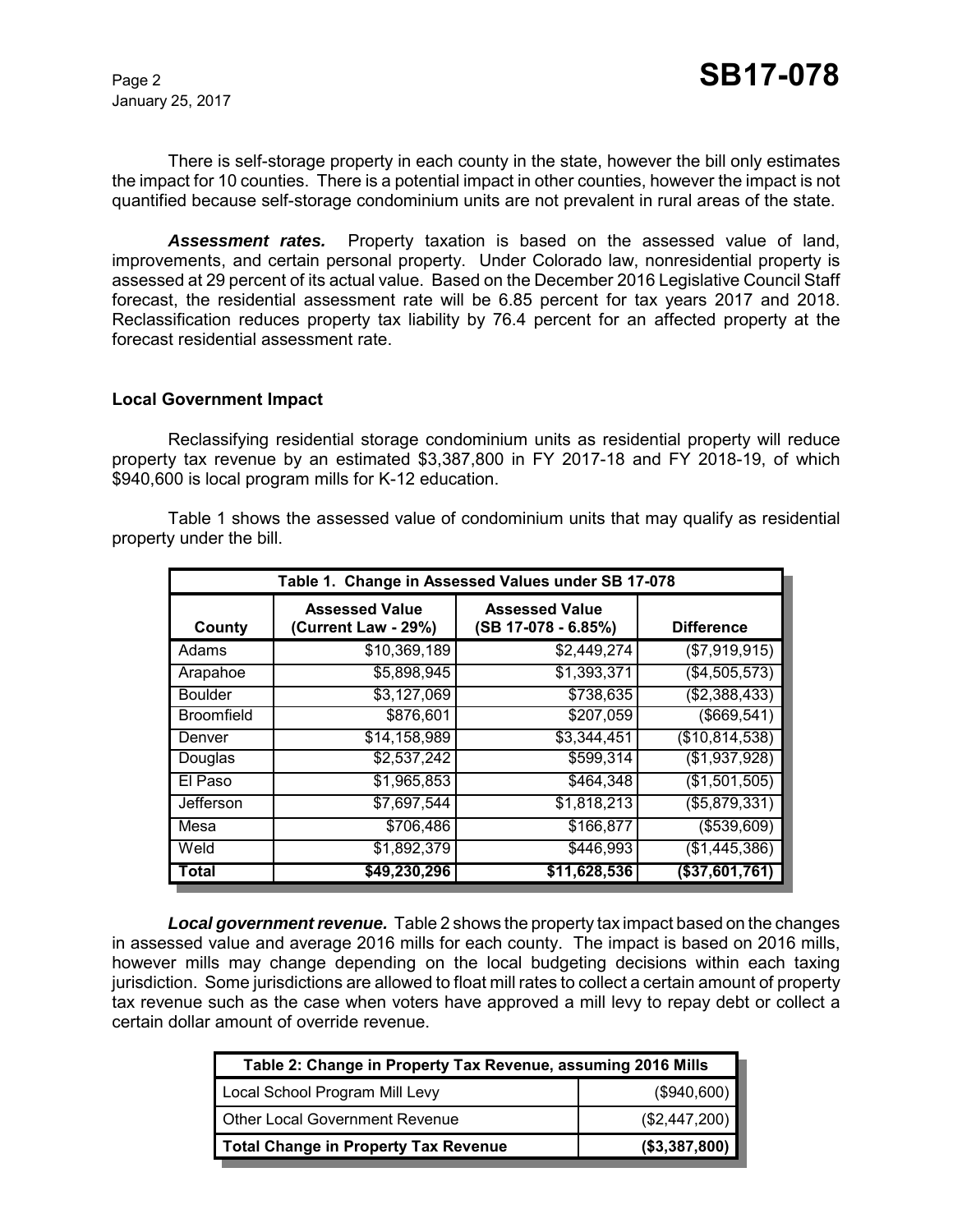January 25, 2017

*County assessors.* Starting with property tax year 2017, costs and workload will increase for affected county assessors to conduct staff training and adjust software and other procedures to implement the bill. Specifically, assessor workload will increase to process annual affidavits, inspect residential storage condominium units as warranted, and make adjustments to property tax records. In addition, software would need to be updated to include a residential classification code for residential storage condominium units.

#### **State Revenue**

The bill increases state General Fund revenue from income tax, starting in FY 2017-18. This increase is estimated at \$26,200 in FY 2017-18, and \$52,400 in FY 2018-19, with ongoing impacts in future fiscal years.

Many owners of condominium storage units currently realize income tax savings by deducting property taxes paid from federal taxable income. The reduction in property taxes from this bill reduces the deduction owners will be allowed to take, increasing their Colorado income tax liability. An estimated one-third of aggregate property tax liability for these units is currently deducted from the taxable income of owners. The revenue impact is calculated by applying the state's 4.63 percent income tax rate to the reduced property tax liability. The FY 2017-18 revenue impact is based on a half-year property tax impact to account for accrual accounting of the income tax.

#### **TABOR Impact**

This bill increases state revenue from income taxes, which will increase the amount of money required to be refunded under TABOR for FY 2017-18 and FY 2018-19. TABOR refunds are paid out of the General Fund. Since the bill increases both revenue to the General Fund and the refund obligation by equal amounts, there is no net impact on the amount of money available in the General Fund for the budget. However, the bill will increase money available for the General Fund budget in the future during years when the state does not collect money above the TABOR limit.

#### **State Expenditures**

Starting in FY 2017-18, the bill potentially increases state expenditures for school finance, as described below. In addition, the bill results in one-time workload for DOLA in FY 2016-17.

**School finance impact.** Based on average school operating mill levies in affected counties, the reduction in property taxes available for school finance may require additional state aid of \$940,600 in both FY 2017-18 and FY 2018-19, with ongoing impacts in future fiscal years. In property tax year 2017, for example, the bill reduces assessed values of properties in 10 counties by a total of \$37.6 million. If the negative factor remains unchanged, state aid will increase to offset the property tax loss.

An indirect impact of changing the classification of residential storage condominium units is the potential reduction in the residential assessment rate (RAR). Because residential storage condominium units will no longer be classified as nonresidential property in the RAR calculation, the RAR could decline in order to maintain the residential/nonresidential assessed value ratio